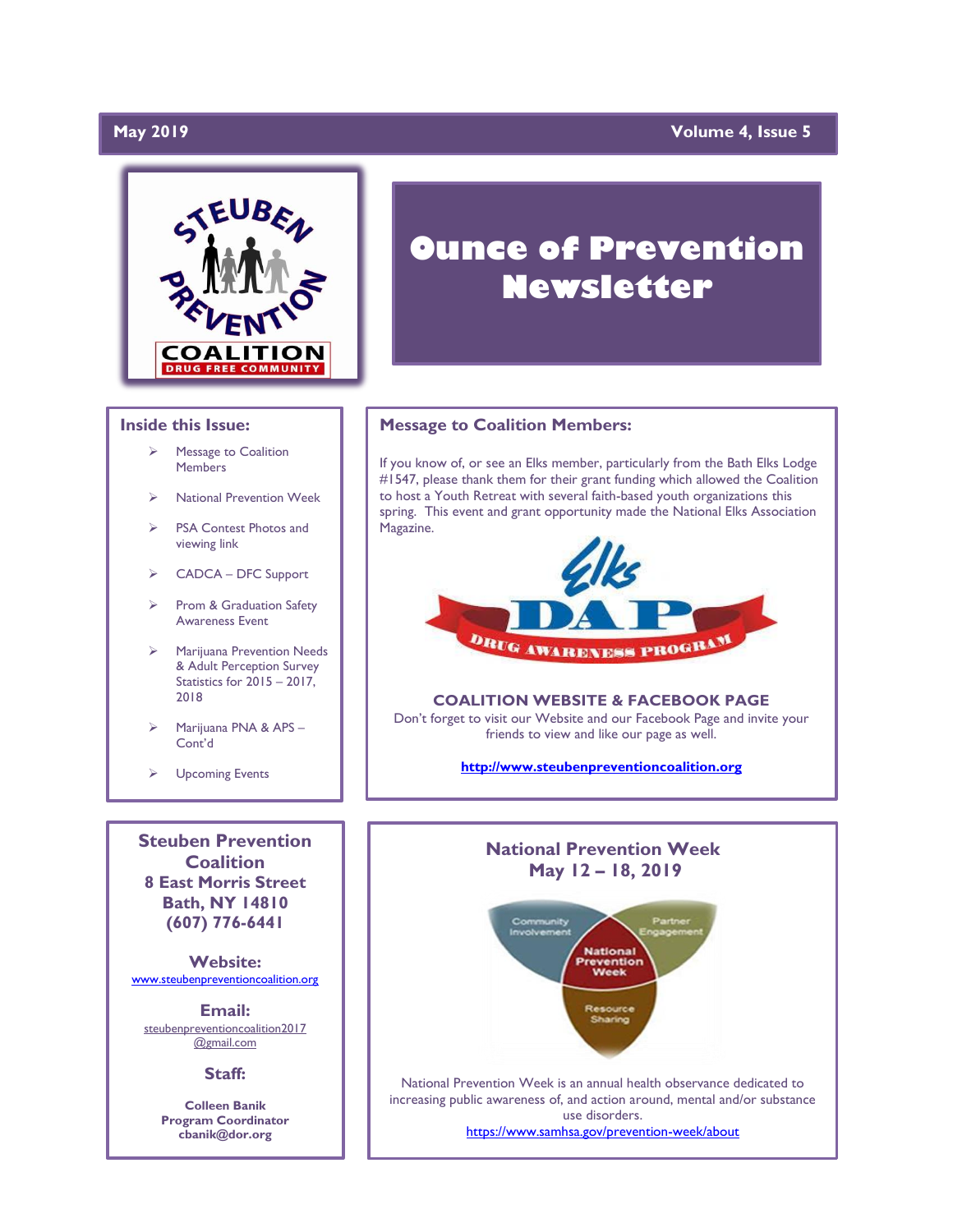# **May 2019 Page 2 Volume 4, Issue 5**



The Steuben Prevention Coalition would like to again take a moment to congratulate and thank the Steuben County Youth for participating in the Public Service Announcement (PSA) Video Contest promoting awareness of the Social Host Law. Please look for the winning video to be aired in the Corning Palace Theater and the Hornell Spotlight Theater during the months of May and June.

The winning entry was submitted by Avoca Central School S.A.D.D. Club



The First Runner Up entry was submitted by Campbell-Savona ACES Health Class



These videos can be viewed on the Steuben Prevention Coalition website under the PSA tab at [www.steubenpreventioncoalition.org](http://www.steubenpreventioncoalition.org/)



# **CADCA (Community Anti-Drug Coalitions of America) Received House and Senate Support for DFC Sign-on Letters**

During the appropriations process CADCA worked with house and senate representative on letters in support of the Drug-Free Communities (DFC) program. The letters asked for the DFC program to be funded at the highest possible level in fiscal year 2020. At a minimum it was asked that it be funded at the FY 2019 appropriated level of \$100 million.

A full list of signatories for the Senate can be found **[here](http://www.mmsend36.com/link.cfm?r=PXFTCIKIY6A9M76tnE-tWQ~~&pe=0cKRySy2z8spa2RYHOHcKRy7tF7_4HMPn033D7zwjGlRAWAZzNDjoO7Qt4DoqYl0_2FMEZ6sUg9JXJaTn553fw~~&t=nCMt3XGDNjggpH2NuYFSKw~~)** and a complete list of House signatories can be found **[here](http://www.mmsend36.com/link.cfm?r=PXFTCIKIY6A9M76tnE-tWQ~~&pe=CmdiYdbCk8dl1xeo_1cj9qfLIPBFpUc4468pB4RbjkBmElyJKpQjvSswsw73iQ7fyVnWK7heG8RjLhuiwf-OTQ~~&t=nCMt3XGDNjggpH2NuYFSKw~~)**.

According to these lists neither Congressman Tom Reed nor Senator Chuck Schumer signed-on to these letters in support of funding for the DFC Program.

As a Coalition dependent upon Drug-Free Communities funding, we need to make sure that our house and senate representatives are fully aware of the necessity of this funding and the necessity of their support for New York and Steuben County.

If we think we are speaking out and getting the message across to our Legislators – we are not!



**CONTACT YOUR LEGISLATORS** 

> Congressman Tom Reed 89 W Market St, Corning, NY 14830 (607) 654-7566

Senator Chuck Schumer 15 Henry Street, Room. 100 A-F, Binghamton, NY 13901 (607) 772-6792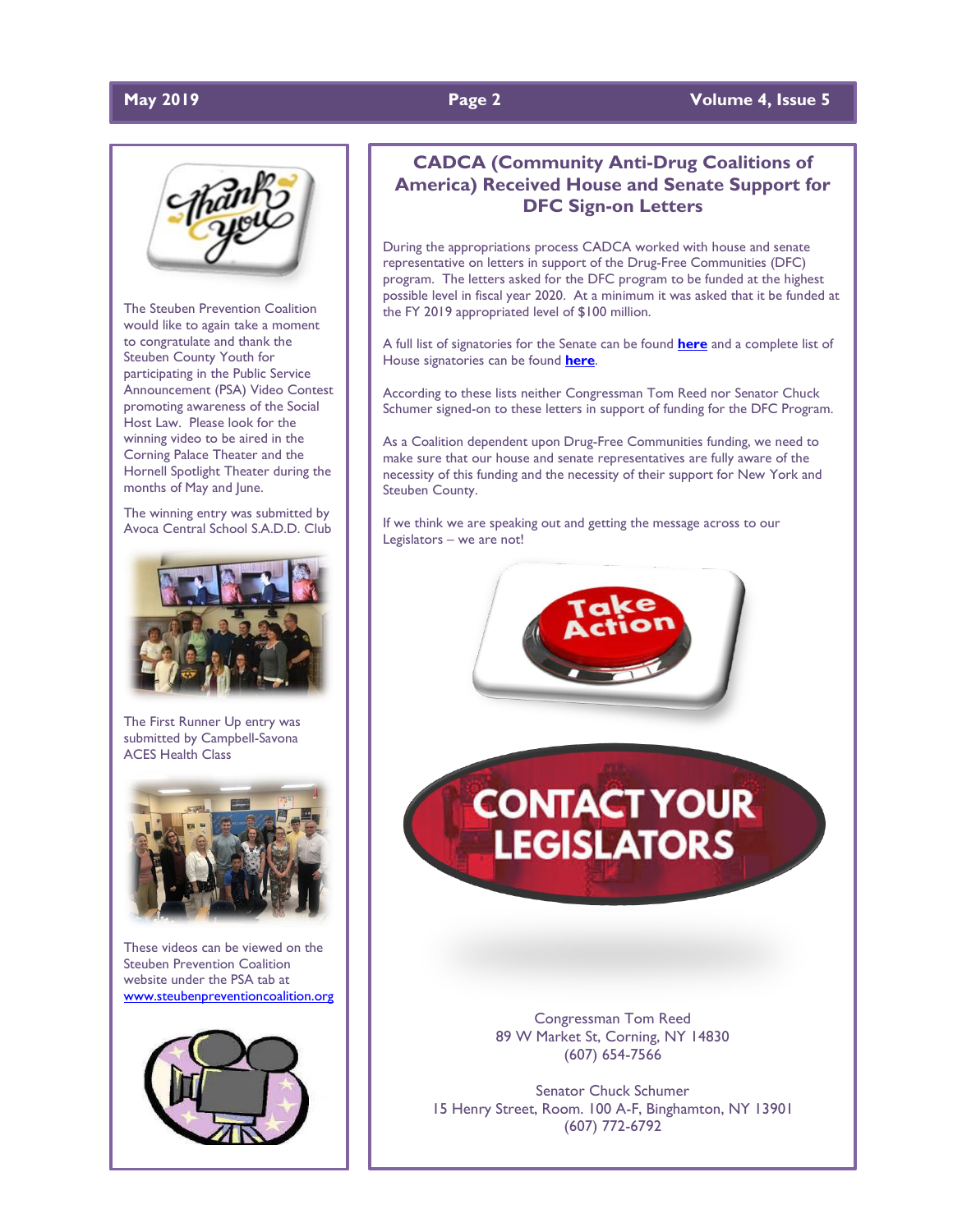# **May 2019 Page 3 Volume 4, Issue 5**

# **Prom & Graduation Events Underway in Steuben County**

For the third year in a row, a special thank you goes out to Pamela Aini of STOP DWI NY, Sheriff Jim Allard, Deputy Dean Swan, John McNelis, Rich Lock, Terri Moir and all of the Sheriff Dept. Staff who participate in the planning and carrying out of the Prom & Graduation Safety Awareness Events throughout Steuben County.

### **Schedule of Events to date:**

Bath Fair Grounds May 3, 2019  $9:00 - 11:00$ 

Hornell High School May 17, 2019 1:15 – 3:00

Wayland-Cohocton High School May 31, 2019 9:00 – 11:00 12:00 – 2:30











Decrease of 4.2%

Percentage of  $12<sup>th</sup>$  graders who think people risk harming themselves if they smoke marijuana once or twice a week



Increase of 0.3%

Youth on **Marijuana Prevention** & Education